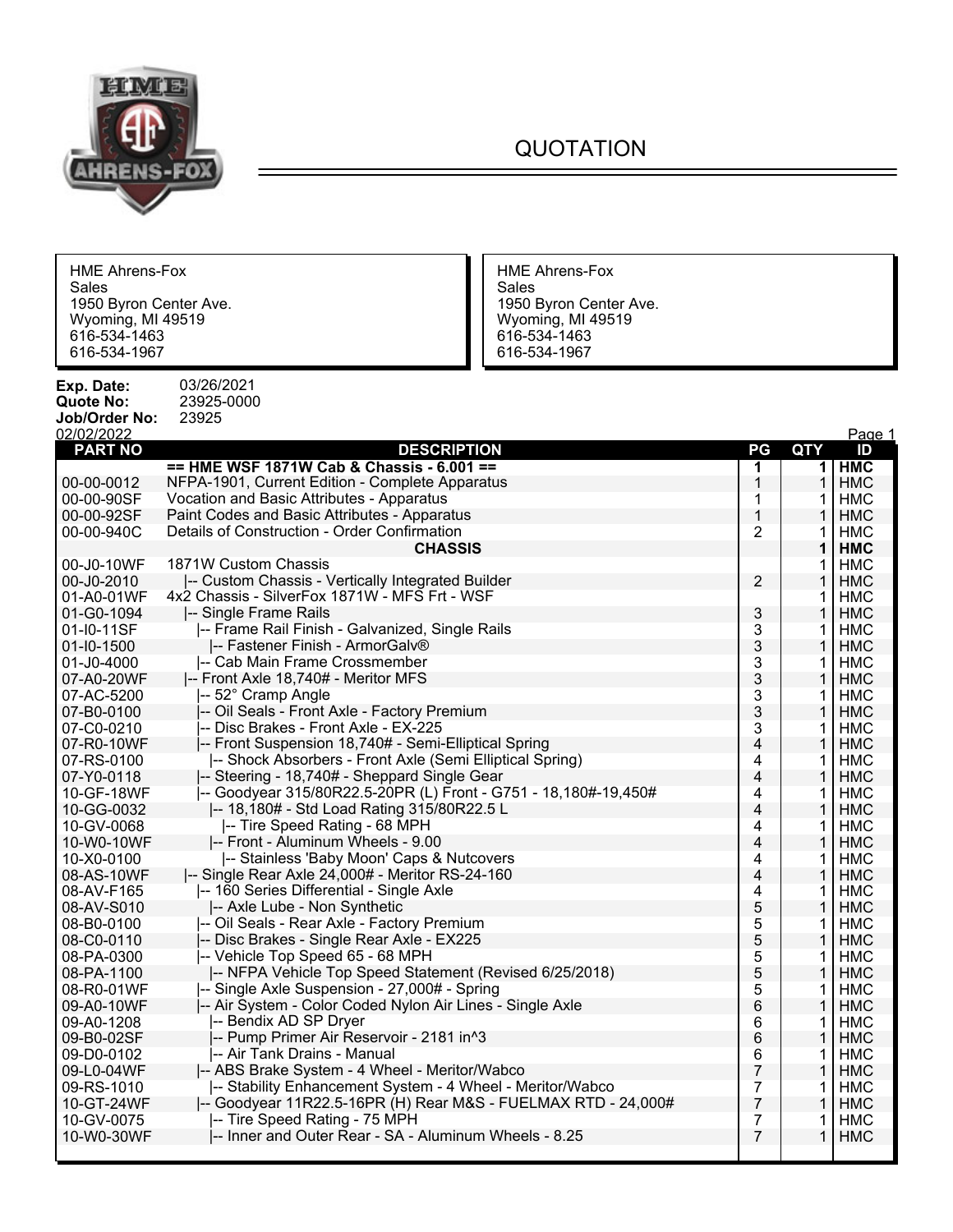| 02/02/2022     |                                                                           |                  |              | Page 2     |
|----------------|---------------------------------------------------------------------------|------------------|--------------|------------|
| <b>PART NO</b> | <b>DESCRIPTION</b>                                                        | PG               | <b>QTY</b>   | ID         |
| 10-X0-0300     | -- Stainless "Lincoln Hat" Hub & Nut Covers                               | 8                | 1            | <b>HMC</b> |
| 10-GW-0122     | -- Tire Pressure Monitoring Device - 2 Axles - LED Alert                  | 8                | 1            | <b>HMC</b> |
| 08-RS-0500     | -- Axle & Chassis Laser Alignment                                         | 8                | 1            | <b>HMC</b> |
| 13-EU-642W     | Cummins L9 - 450 HP - MY 21 - 1400 Radiator                               | 8                | 1            | <b>HMC</b> |
| 13-A0-14WF     | -- Engine Cooling System Radiator - 1400 Sq. In.                          | 8                | 1            | <b>HMC</b> |
| 13-A0-1450     | -- Engine Coolant Recovery System                                         | $\boldsymbol{9}$ | $\mathbf{1}$ | <b>HMC</b> |
| 13-A0-1500     | -- Charge Air Cooler - Engine Air Intake                                  | 9                | 1            | <b>HMC</b> |
| 13-A0-1800     | -- Long Life Coolant                                                      | 10               | 1            | <b>HMC</b> |
| 13-A0-19WF     | -- Premium Cooling System Hoses                                           | 10               | 1            | <b>HMC</b> |
| 13-A0-1960     | -- Constant Torque Cooling System Clamps - Entire System                  | 10               | 1            | <b>HMC</b> |
| 13-A0-1974     | -- Heater Shut Off Valves                                                 | 10               | 1            | <b>HMC</b> |
| 13-10-0004     | I-- Engine Air Intake Filter, K&N, Washable                               | 10               | 1            | <b>HMC</b> |
| 13-L0-0002     | -- Engine Oil - First Fill                                                | 10               | 1            | <b>HMC</b> |
| 13-N0-0210     | -- Engine Brake - Cummins L9 Engine                                       | 11               | $\mathbf{1}$ | <b>HMC</b> |
| 13-P0-2300     | -- Fast (High) Idle - Manual Select - Auto Low Voltage                    | 11               | 1            | <b>HMC</b> |
| 13-V0-0120     | -- Auxiliary Engine Cooler - Sendure                                      | 11               | 1            | <b>HMC</b> |
| 13-V0-0210     | -- Spark Arrestor - Air Intake                                            | 11               | 1            | <b>HMC</b> |
| 13-V0-3020     | -- Fan Clutch - Fully Variable Fan Drive                                  | 11               | 1            | <b>HMC</b> |
| 13-Y0-0621     | -- MY 21 Compliant Exhaust Treatment System - L9 > 360                    | 11               | 1            | <b>HMC</b> |
| 13-Y0-1611     | -- Cummins Aftertreatment System - MY 21 - L9 - >360                      | 12               | 1            | <b>HMC</b> |
| 13-Y0-3010     | -- Stainless Tailpipe - Curb Side - 90° Exit - Straight Cut End           | 12               | 1            | <b>HMC</b> |
| 13-Y0-6010     | -- Exhaust Tailpipe Diffuser                                              | 12               | $\mathbf{1}$ | <b>HMC</b> |
| 13-Z0-0017     | -- DEF System - 5 Gallon Reservoir                                        | 12               | 1            | <b>HMC</b> |
| 14-C0-30WF     | -- Allison 3000EVS Automatic Transmission                                 | 12               | 1            | <b>HMC</b> |
| 14-D0-0100     | -- Transmission Fluid - Allison TES-389                                   | 12               | 1            | <b>HMC</b> |
| 14-ER-0100     | -- Five Speed Allison Programming - 3000EVS                               | 12               | 1            | <b>HMC</b> |
| 14-ET-0100     | -- Automatic Neutral Programming - 2500 EVS / 3000EVS / 4000EVS           | 13               | 1            | <b>HMC</b> |
| 14-HF-0100     | -- Drivertrain Fluid Monitoring System                                    | 13               | 1            | <b>HMC</b> |
| 14-W0-11WF     | -- 1760 Series Drivelines                                                 | 14               | 1            | <b>HMC</b> |
| 25-A0-20WF     | -- Fuel Tank - 50 Gallon - Stainless Straps                               | 14               | $\mathbf{1}$ | <b>HMC</b> |
| 25-V0-0000     | -- Reinforced Fuel Lines                                                  | 14               | 1            | <b>HMC</b> |
| 25-F0-0200     | -- Fuel Filter - Cummins - Factory                                        | 14               | 1            | <b>HMC</b> |
| 45-D0-0200     | -- 320 Amp Alternator - Leece-Neville - 4890JB                            | 14               | 1            | <b>HMC</b> |
|                | <b>CAB MODEL</b>                                                          |                  | 1            | <b>HMC</b> |
| 40-D0-01WF     | 3/16" Alum - MFDxl - 1871W - 12" Raised Roof                              | 15               | 1            | HMC        |
| 14-ES-0100     | -- Transmission Selector - Lever Type                                     | 18               | 1            | <b>HMC</b> |
| 14-ES-0400     | -- Transmission Fluid Check - Transmission Selector                       | 18               | 1            | HMC        |
| 40-AS-11WF     | -- (P) 1871W - MFDxl - 12" - Aluminum Cab                                 | 18               | $\mathbf{1}$ | <b>HMC</b> |
| 40-DH-5200     | -- Exterior Cab Door Handles - Bright Finish                              | 18               | 1            | HMC        |
| 40-U0-0196     | -- Overhead Heater / Defroster                                            | 18               | 1            | <b>HMC</b> |
| 40-U0-0470     | -- 45K BTU AC / 33.4K BTU Heat - Ceiling Mounted Evaporator - Single      | 18               | 1.           | <b>HMC</b> |
|                | Condenser                                                                 |                  |              |            |
| 40-U0-0620     | -- Cab Climate Control Insulation Package                                 | 19               |              | <b>HMC</b> |
|                | -- EMI/RFI Noise Suppression                                              |                  | 1            |            |
| 45-E0-0100     |                                                                           | 19               | 1            | <b>HMC</b> |
| 45-NS-08SF     | -- Stainless Steel Battery Tray                                           | 19               | 1            | <b>HMC</b> |
| 45-NU-03SF     | -- Single Battery System - 4 Group 31                                     | 19               | 1            | <b>HMC</b> |
| 45-NU-0410     | -- Battery Jumpers                                                        | 20               | 1            | <b>HMC</b> |
| 45-T0-01SF     | -- 40 Amp - Battery Charger - ProMariner - SFO                            | 20               | 1            | <b>HMC</b> |
| 09-X0-1400     | -- Kussmaul - Auto Air 091-9B-1 - 120VAC Compressor                       | 20               | 1            | <b>HMC</b> |
| 45-Z0-12SF     | -- Kussmaul 20 AMP - 120v - Super Auto Eject                              | 21               | 1            | <b>HMC</b> |
| 45-Z0-1303     | -- Yellow Auto-Eject Cover                                                | 21               | 1            | <b>HMC</b> |
| 45-Z0-1314     | -- Plain Cover                                                            | 21               | 1            | <b>HMC</b> |
| 45-Z0-1320     | -- Cab Exterior Mounted - Behind the Driver's Door                        | 21               | 1            | <b>HMC</b> |
| 45-NU-0510     | -- Battery Jumper Studs                                                   | 21               | 1            | <b>HMC</b> |
|                | <b>CAB INTERIOR</b>                                                       |                  | 1            | <b>HMC</b> |
| 40-D0-51WF     | Cab Interior Appointments and Options - WSF                               |                  | 1            | <b>HMC</b> |
| 40-DE-0300     | -- Engine Enclosure - Vinyl Covering - Acoustiblok - NO FLUID CHECK HATCH | 21               | 1            | <b>HMC</b> |
| 40-DE-1030     | -- Painted Interior Door Panels                                           | 21               | 1            | <b>HMC</b> |
| 40-DE-2010     | -- Interior Padding - Standard Ceiling                                    | 22               | 1            | <b>HMC</b> |
| 40-DE-2020     | -- Interior Padding - Standard Rear Wall                                  | 22               | 1            | <b>HMC</b> |
| 40-DE-2060     | -- Floor Material - Acoustical Wear Mat                                   | 22               | 1            | <b>HMC</b> |
| 40-DE-2070     | --*** Rear Facing Seat Box Covering - Acoustical Wear Mat                 | 22               | 1            | <b>HMC</b> |
| 40-DE-3050     | -- Door Reflective Material, SecuriTrim - Custom Chassis, 4 Door          | 22               | 1            | <b>HMC</b> |
| 40-DE-7010     | -- Steering Wheel and Column                                              | 22               | 1            | <b>HMC</b> |
| 40-DH-0260     | -- Grab Hndls - Inside - Driver's, Officer's A-Post and Both Crew Doors   | 22               | 1            | HMC        |
|                |                                                                           |                  |              |            |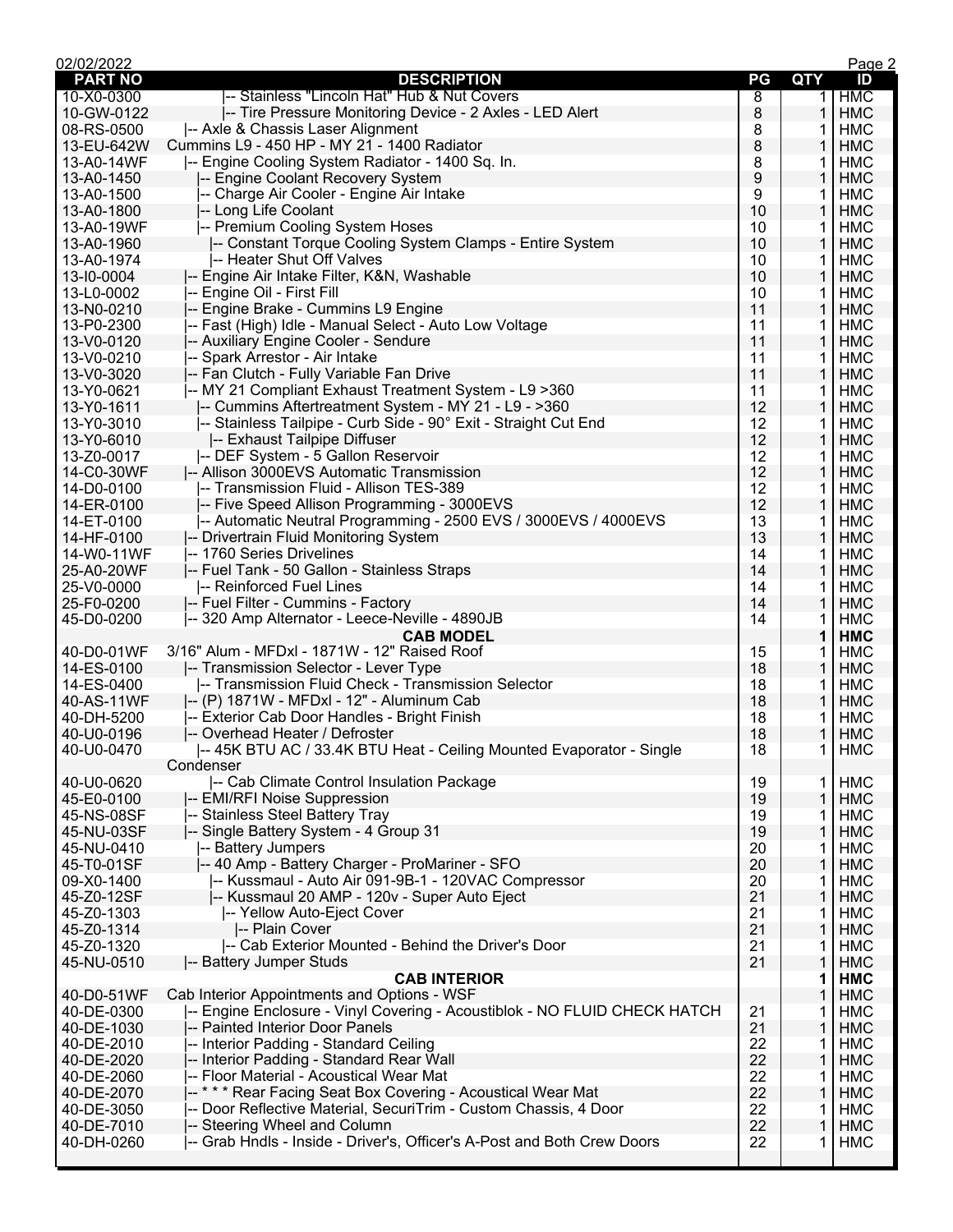| 02/02/2022     |                                                                            |                 |              | Page 3     |
|----------------|----------------------------------------------------------------------------|-----------------|--------------|------------|
| <b>PART NO</b> | <b>DESCRIPTION</b>                                                         | PG              | <b>QTY</b>   | ID         |
| 40-DH-1210     | -- Officer's Radio Compartment - No Door Required                          | $\overline{22}$ | 1            | <b>HMC</b> |
| 40-DS-4120     | -- Cab Step Dimensions - 100" Cab                                          | 23              | 1            | <b>HMC</b> |
| 40-LC-0114     | -- Open Compartment Light - Red Flashing - Whelen OS LED                   | 23              | 1            | <b>HMC</b> |
| 40-LC-3026     | -- DeckGun Raised Light - Blue Flashing - Whelen OS LED                    | 23              | 1            | <b>HMC</b> |
| 40-LD-0108     | -- Interior Lighting Group - 1871W - 1871SFO                               | 23              | 1            | <b>HMC</b> |
| 40-LD-04WF     | I-- LED Strip Light Interior Light Packages                                | 23              | $\mathbf{1}$ | <b>HMC</b> |
| 40-LD-401S     | -- Step Nose LED Lighting - WHITE                                          | 23              | 1            | <b>HMC</b> |
| 40-LD-501S     | -- Driver and Officer Door Strip Lighting - WHITE                          | 24              | 1            | <b>HMC</b> |
| 40-LD-5184     | -- Cab Door Controlled                                                     | 24              | 1            | <b>HMC</b> |
| 40-LD-511S     | -- Crew Cab Door Area LED Strip Lighting - WHITE                           | 24              | $\mathbf{1}$ | <b>HMC</b> |
| 40-LD-5184     | I-- Cab Door Controlled                                                    | 24              | 1            | <b>HMC</b> |
| 40-U0-6030     | -- Rugged Driver / Officer and Switch Panel Consoles                       | 24              | 1            | <b>HMC</b> |
| 40-U0-9010     | l-- Black Finish                                                           | 24              | 1            | <b>HMC</b> |
| 40-X0-11WF     | -- Control Center Sw Panel - Doghouse Mtg - EsKey - Aluminum Hsng          | 24              | $\mathbf{1}$ | <b>HMC</b> |
| 40-V0-0506     | -- Parking Brake Control - Driver's Dash                                   | 24              | 1            | <b>HMC</b> |
| 40-X0-1422     | -- Outside Temperature Monitor                                             | 24              | 1            | <b>HMC</b> |
| 40-X0-6302     | -- Recessed Cup Holders - Console Mounted                                  | 25              | 1            | <b>HMC</b> |
| 45-NS-0200     | -- Apparatus Base Digital Electrical System - Class1 EsKey                 | 25              | $\mathbf{1}$ | <b>HMC</b> |
| 45-NS-0210     | -- Information Display Module - Driver's Position                          | 26              | 1            | <b>HMC</b> |
| 40-X0-1416     | -- Dual Port USB Charging Port - Officer and Driver's Area                 | 26              | 1            | <b>HMC</b> |
| 40-X0-6302     | -- Recessed Cup Holders - Center Dash Mounted                              | 26              | 1            | <b>HMC</b> |
| 40-V0-01WF     | -- Driver Instrumentation (J1939) and Controls                             | 26              | $\mathbf{1}$ | <b>HMC</b> |
| 40-V0-0120     | -- Audible Turn Signal Reminder                                            | 27              | 1            | <b>HMC</b> |
| 40-V0-0122     | -- Audible Lights On Reminder                                              | 27              | 1            | <b>HMC</b> |
| 40-V0-0124     | -- Audible Parking Brake Reminder                                          | 27              | 1            | <b>HMC</b> |
| 40-V0-0130     | -- Dual Trip Odometers                                                     | 27              | 1            | <b>HMC</b> |
| 40-V0-0148     | -- Odometer Activated While in Pump Mode                                   | 27              | 1            | <b>HMC</b> |
| 40-V0-0150     | -- Low Fuel Warning Light and Alarm                                        | 27              | 1            | <b>HMC</b> |
| 40-V0-0152     | -- Transmission Temperature Warning Light and Alarm                        | 27              | 1            | <b>HMC</b> |
| 40-V0-0154     | -- Low Voltage Warning Light                                               | 27              | $\mathbf{1}$ | <b>HMC</b> |
| 40-V0-0156     | -- Air Cleaner Restriction Indicator                                       | 27              | 1            | <b>HMC</b> |
| 40-V0-0160     | -- Low Coolant Warning                                                     | 28              | 1            | <b>HMC</b> |
| 40-V0-0162     | -- Wiper Control, Intermittent                                             | 28              | 1            | <b>HMC</b> |
| 40-V0-0506     | -- Parking Brake Control - Driver's Dash                                   | 28              | $\mathbf{1}$ | <b>HMC</b> |
| 40-X0-1422     | -- Outside Temperature Monitor                                             | 28              | 1            | <b>HMC</b> |
| 40-X0-8000     | -- No Doghouse Mounted Cupholder                                           | 28              | 1            | <b>HMC</b> |
| 40-X0-9000     | -- No Rear Seat Base Mounted Cupholder                                     | 28              | 1            | HMC        |
| 40-YC-4810     | -- Back-Up Camera System - Pro-Vision                                      | 28              | $\mathbf{1}$ | <b>HMC</b> |
| 40-Z0-9910     | -- Fire Extinguisher and Hazard Triangle Kit                               | 28              | 1            | HMC        |
|                |                                                                            |                 |              |            |
|                | <b>CAB EXTERIOR</b>                                                        |                 | 1            | <b>HMC</b> |
|                | 40-D0-61WF Cab Exterior Appointments and Options - Apparatus               |                 | $\mathbf 1$  | <b>HMC</b> |
| 40-D0-0900     | -- Cab Crashworthiness Test                                                | 28              | 1            | <b>HMC</b> |
| 40-DH-21WF     | -- Exterior Grab Handles - 24" Long                                        | 29              | 1            | <b>HMC</b> |
| 40-DH-4110     | -- Warning Light / Turn Signal, Cab Handrails                              | 29              | 1            | <b>HMC</b> |
| 40-DH-5100     | -- Exterior Grab Handles - Bright Finish                                   | 29              | 1            | <b>HMC</b> |
| 40-DZ-01WF     | -- Stylized Full Stainless Front Grille                                    | 29              | 1            | <b>HMC</b> |
| 40-DZ-3001     | -- Cab Grilles- Bright Finish                                              | 29              | 1            | <b>HMC</b> |
| 40-G0-1010     | -- Cab Front Mud flaps                                                     | 29              | 1            | <b>HMC</b> |
| 40-G0-1300     | -- Cab Ground Lights - LED Strip Lights                                    | 29              | 1            | <b>HMC</b> |
| 40-J0-28WF     | -- Mekra Lang - Smooth Chrome - Htd & Remote Control Mirrors w/Convex      | 30              | 1            | <b>HMC</b> |
| 40-J0-2802     | -- No Mirror Options                                                       | 30              | 1            | <b>HMC</b> |
| 40-K0-1000     | -- Cab Side Windows - Fixed Glass                                          | 30              | 1            | <b>HMC</b> |
| 40-K0-2020     | -- Electric Windows - Four Doors - Driver Additional Controls              | 30              | 1            | <b>HMC</b> |
| 40-KA-4022     | -- Dark Gray-Lite Door Glass - Cab Side, Crew Doors and Rear (when spec'd) | 30              | 1            | <b>HMC</b> |
| 40-LE-1002     | -- Engine Maintenance Lights LED - Custom                                  | 30              | 1            | <b>HMC</b> |
| 40-N0-08WF     | -- Cab Stainless Fender                                                    | 30              | 1            | <b>HMC</b> |
| 40-N0-0806     | -- Cab Fender - Bright Finish                                              | 30              | 1            | HMC        |
| 40-N0-1400     | -- Exterior Rear Wall - Diamond Plate Overlay - Bright Finish              | 30              | 1            | <b>HMC</b> |
| 40-P0-01RW     | -- Cab Tilt - Electric Pump                                                | 30              | 1            | <b>HMC</b> |
| 40-P0-0400     | -- Cab Tilt Road Interlock                                                 | 31              | 1            | <b>HMC</b> |
|                | <b>CAB AND CHASSIS PAINT</b>                                               |                 | 1            | <b>HMC</b> |
| 40-Q0-00WF     | Cab & Chassis Paint                                                        |                 | 1            | <b>HMC</b> |
| 40-Q0-12WF     | -- Black Interior Paint                                                    | 31              | 1            | HMC        |
| 40-Q0-2010     | -- Headliner - Black                                                       | 32              | 1            | <b>HMC</b> |
| 40-Q0-2110     | -- Rear Wall Covering - Black                                              | 32              | 1            | <b>HMC</b> |
|                |                                                                            |                 |              |            |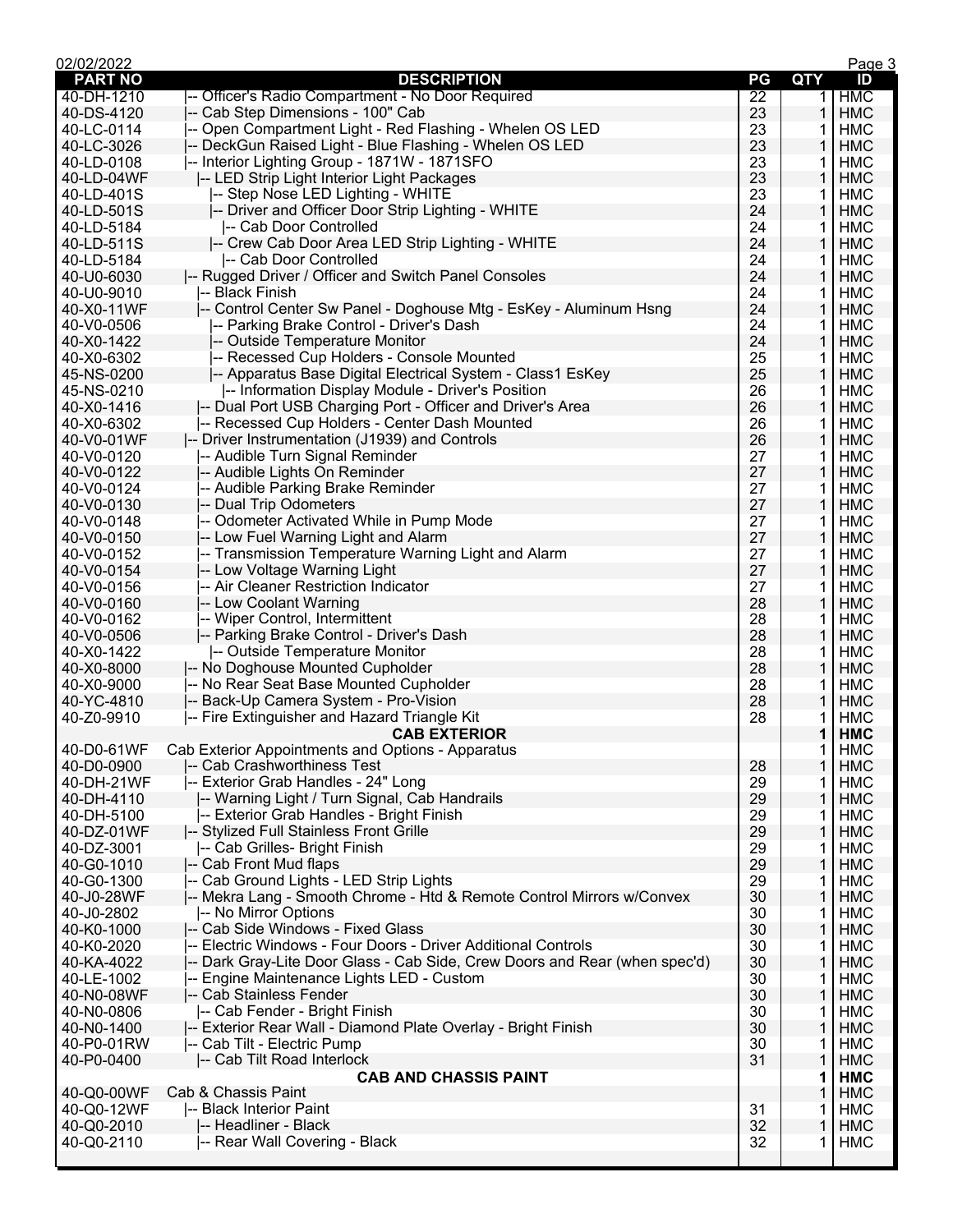| 02/02/2022     |                                                                           |    |            | Page 4     |
|----------------|---------------------------------------------------------------------------|----|------------|------------|
| <b>PART NO</b> | <b>DESCRIPTION</b>                                                        | PG | <b>QTY</b> | ID         |
| 40-Q0-2210     | -- Floor Covering - Black                                                 | 32 | 1          | <b>HMC</b> |
| 40-Q0-2302     | -- Door Panels - Black                                                    | 32 | 1          | <b>HMC</b> |
| 40-Q0-2310     | -- Doghouse Covering - Black                                              | 32 | 1          | HMC        |
| 40-Q0-2502     | -- Dash Housing and Officer Console - Black                               | 32 | 1          | <b>HMC</b> |
| 40-Q0-30WF     | -- Single Color Cab Exterior Paint                                        | 32 | 1          | <b>HMC</b> |
|                |                                                                           |    |            |            |
| 40-Q0-3080     | -- Cab Exterior Paint - PPG - Urethane                                    | 33 | 1          | <b>HMC</b> |
|                | <b>SEATING</b>                                                            |    | 1          | <b>HMC</b> |
| 40-RS-0010     | Seat Logos by Truck Model                                                 |    |            | <b>HMC</b> |
| 40-RS-4SF8     | SFO & W - 2 Rear Facing - 2 Center Fwd Facing                             |    | 1          | <b>HMC</b> |
| 40-RT-0010     | -- Seat Position 1 - Driver's Seat                                        | 33 | 1          | <b>HMC</b> |
| 40-S0-1350     | -- Highback - Air Ride Suspension - HO Bostrom - Sierra 500 - ABTS        | 33 | 1          | HMC        |
| 40-RT-0020     | -- Seat Position 2 - Officer's Seat                                       | 33 | 1          | <b>HMC</b> |
| 40-S0-4330     | -- SCBA Fixed Bottom Cush - Fixed Mtg - HO Bostrom - Tanker 500 - ABTS -  | 33 | 1          | HMC        |
|                | Officer                                                                   |    |            |            |
|                |                                                                           |    |            |            |
| 40-S0-9162     | I-- Filler Pad for SCBA Seats                                             | 33 | 1          | HMC        |
| 40-S0-9220     | -- HO Bostrom SecurAll SCBA Locking Bracket                               | 33 | 1          | <b>HMC</b> |
| 40-RT-0030     | -- Seat Position 3 - Rear Facing Left Outboard - Behind Driver            | 34 | 1          | HMC        |
| 40-S0-5830     | - SCBA Fixed Bottom Cush - Fixed Mtg - HO Bostrom - Tanker 500 - ABTS -   | 34 | 1          | <b>HMC</b> |
|                | Crew                                                                      |    |            |            |
| 40-S0-9220     | -- HO Bostrom SecurAll SCBA Locking Bracket                               | 34 | 1          | <b>HMC</b> |
| 40-RT-0060     | -- Seat Position 6 - Rear Facing Rt Outboard - Behind Officer             | 34 | 1          | HMC        |
| 40-S0-5830     | - SCBA Fixed Bottom Cush - Fixed Mtg - HO Bostrom - Tanker 500 - ABTS -   | 34 | 1          |            |
|                |                                                                           |    |            | <b>HMC</b> |
|                | Crew                                                                      |    |            |            |
| 40-S0-9220     | -- HO Bostrom SecurAll SCBA Locking Bracket                               | 34 | 1          | <b>HMC</b> |
| 40-RT-008B     | -- Seat Position 8 - Fwd Facing - Left Inside - SFOMFD-12 Only            | 34 | 1          | HMC        |
| 40-S0-5830     | - SCBA Fixed Bottom Cush - Fixed Mtg - HO Bostrom - Tanker 500 - ABTS -   | 34 | 1          | <b>HMC</b> |
|                | Crew                                                                      |    |            |            |
| 40-S0-9220     | -- HO Bostrom SecurAll SCBA Locking Bracket                               | 34 | 1          | <b>HMC</b> |
| 40-RT-009B     | -- Seat Position 9 - Fwd Facing - Right Inside - SFOMFD-12 Only           | 34 | 1          | HMC        |
| 40-S0-5830     | - SCBA Fixed Bottom Cush - Fixed Mtg - HO Bostrom - Tanker 500 - ABTS -   | 34 | 1          | <b>HMC</b> |
|                |                                                                           |    |            |            |
|                | Crew                                                                      |    |            |            |
| 40-S0-9220     | -- HO Bostrom SecurAll SCBA Locking Bracket                               | 34 | 1          | <b>HMC</b> |
| 40-S0-6110     | -- Forward Facing Seat Riser - w/In-Cab Storage Tray                      | 34 | 1          | HMC        |
| 40-S0-7420     | -- Gray / Black Durawear Seat Covering                                    | 34 | 1          | <b>HMC</b> |
| 40-S0-8002     | -- Seat Belt Warning Labels                                               | 35 | 1          | HMC        |
| 40-S0-8034     | Vehicle Data Recorder and Seat Belt Warning System                        | 35 | 1          | <b>HMC</b> |
| 40-S0-8016     | -- Seat Belt Warning System Monitor Panel                                 | 35 | 1          | HMC        |
|                | <b>FRONT BUMPER / AUDIBLE WARNING</b>                                     |    | 1          | <b>HMC</b> |
|                | Front Bumper - Stainless Steel - SilverFox - WSF {Ctr Hsewl - Jumpline}   |    |            |            |
| 42-A3-0300     |                                                                           | 35 | 1          | HMC        |
| 01-V2-0124     | -- Front Bumper Ext - 24" - SilverFox - {Thru Suc - Ctr Hsewl - Jumpline} | 35 | 1          | <b>HMC</b> |
| 01-T1-0120     | -- Frt Jumpline, 1.5" w/2" Plmbg, 90° Swivel Adapter                      | 35 | 1.         | <b>HMC</b> |
| 01-T1-0810     | -- Swivel On Gravelshield Next to Hosewell                                | 36 | 1          | <b>HMC</b> |
| 01-T2-0140     | -- Drain Valve, Class 1, 3/4", Automatic                                  | 36 | 1          | HMC        |
| 01-W0-0700     | -- Chromed Tow Hooks Beneath Bumper                                       | 36 | 1          | <b>HMC</b> |
| 01-Z0-8044     | -- Front Gravelshield - SilverFox/SilverFox Urban                         | 36 | 1          | <b>HMC</b> |
| 01-Z0-8065     | -- Bright Finish Gravelshield                                             | 36 | 1          | <b>HMC</b> |
| 01-Z0-8450     | -- Center Hosewell - Large - SilverFox / SilverFox Urban                  | 36 | 1          | <b>HMC</b> |
| 01-Z0-8720     | -- Hosewell Cover - Vinyl                                                 | 36 | 1          | <b>HMC</b> |
|                |                                                                           |    |            |            |
| 01-Z0-8722     | -- Hosewell Color, Vinyl, Brilliant Red                                   | 36 | 1          | <b>HMC</b> |
| 40-H0-11SF     | -- Dual Stutter Tone Air Horns - Bumper Recessed                          | 36 | 1          | <b>HMC</b> |
| 40-H0-1201     | -- Air Horn Circuit Powered - Battery and Ignition                        | 36 | 1          | <b>HMC</b> |
| 40-H0-1210     | -- Air Horn Control - Lanyard                                             | 36 | 1          | <b>HMC</b> |
| 40-H0-1302     | -- Air/Elec Horn-Strg Wheel Cntrl - {Siren Switch Upgrade Here}           | 36 | 1          | <b>HMC</b> |
| 40-H0-22SF     | -- Electronic Siren - Whelen - Model 295HFS2                              | 37 | 1          | <b>HMC</b> |
| 40-H0-5410     | -- Siren Head Mounting - Recessed Mounted in Console                      | 37 | 1          | <b>HMC</b> |
| 40-H0-33SF     | -- Q2B Mechanical Siren - Gravelshield Mtd - Driver's Side                | 37 | 1          | <b>HMC</b> |
| 40-H0-3360     | -- Q2B Mechanical Siren - Bright Finish                                   | 37 | 1          | <b>HMC</b> |
|                |                                                                           |    |            |            |
| 40-H0-5110     | -- Siren Circuit Powered - Master Warning Light Switch                    | 37 | 1          | <b>HMC</b> |
| 40-H0-5230     | -- Siren Brake Switch - Driver and Officer Control                        | 37 | 1          | <b>HMC</b> |
| 40-H0-5350     | -- Siren Control - Driver & Officer Foot Switches                         | 37 | 1          | <b>HMC</b> |
| 40-HA-2020     | -- Siren Speaker - Cast Products - Recess Mtd - Left Side                 | 37 | 1          | <b>HMC</b> |
| 69-C0-0100     | On Board USB Electronic Operator's Manual w/Parts List                    | 37 | 1          | <b>HMC</b> |
| 69-C0-0300     | <b>FAMA Fire Apparatus Safety Guide</b>                                   | 38 | 1          | HMC        |
|                | v6.003 - RELEASE DATE - 06/02/2021                                        |    | 1          | <b>HMC</b> |
|                | $==$ SilverFox & WSF Pump - Side - QMax - 6.001 ==                        | 38 | 1          | <b>HME</b> |
|                |                                                                           |    |            |            |
|                |                                                                           |    |            |            |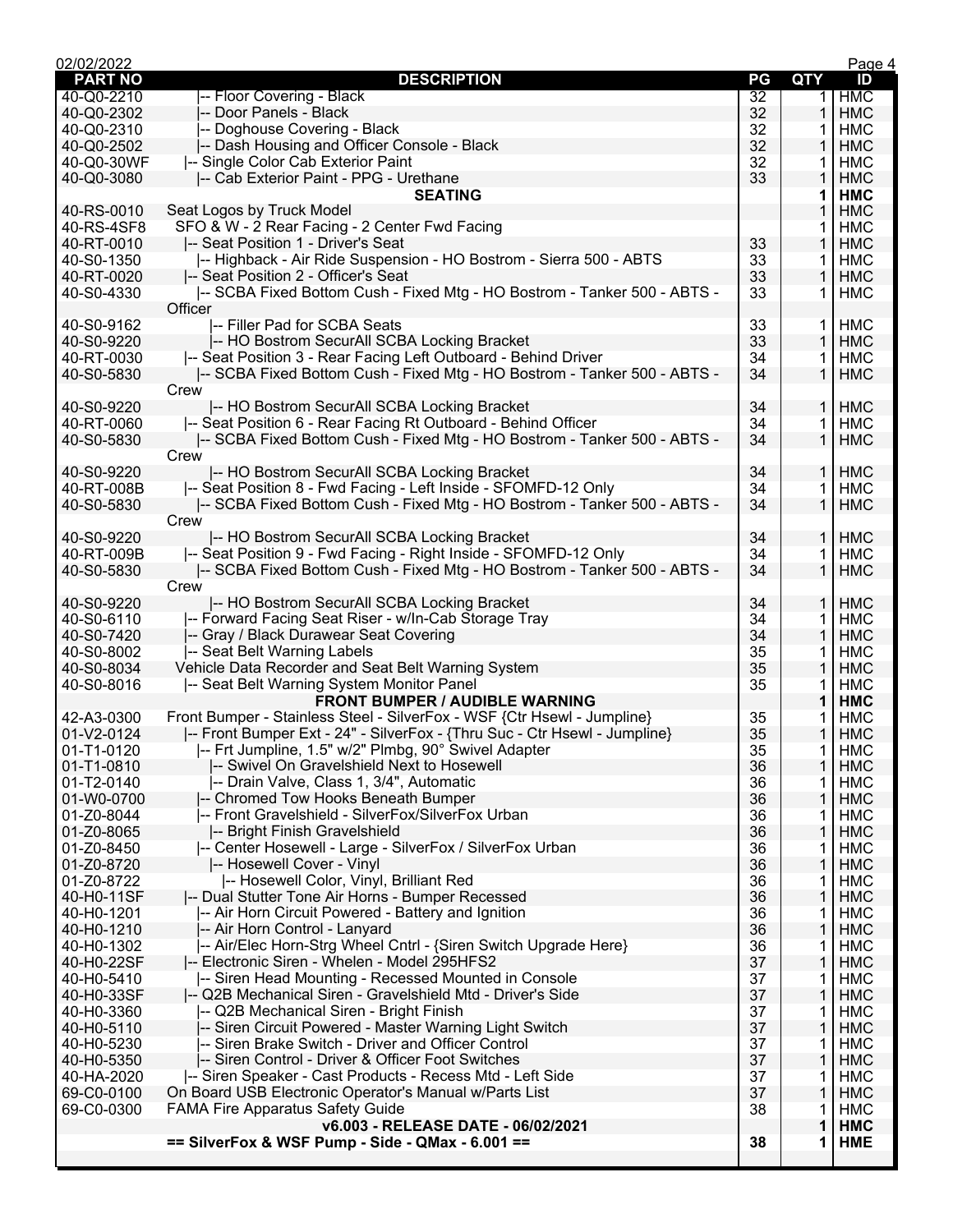| 02/02/2022               |                                                                            |    |             | Page 5     |
|--------------------------|----------------------------------------------------------------------------|----|-------------|------------|
| <b>PART NO</b>           | <b>DESCRIPTION</b>                                                         | PG | <b>QTY</b>  | ID         |
| 20-02-02UF               | Pump Enclosure, Side Mount, 47" Wide, SilverFox Urban - QMax               | 38 | $\mathbf 1$ | <b>HME</b> |
| 20-04-02SF               | -- Running Boards, L/S, R/S w/Laser Grip S/S Step Surface                  | 38 | 1           | <b>HME</b> |
| 20-06-08SF               | -- Dunnage Compt, w/Floor                                                  | 38 | 1           | <b>HME</b> |
| 20-06-1610               | -- Grabrails, (2) Access Dunnage Compt, Mtd L/ R Side of Compt             | 39 | 1           | <b>HME</b> |
| 20-10-1225               | -- Work Light, (1) LED, Strip Light, Mtd Pump Compt w/Switch               | 39 | 1           | <b>HME</b> |
| 20-14-0100               | -- Pump Service Access Requirements                                        | 39 | 1           | <b>HME</b> |
| 20-14-04UF               | -- Control Panel, Side Mount Module - SilverFox Urban - QMax               | 39 | 1           | <b>HME</b> |
| 20-15-01SF               | -- Identification Labels - Engraved Plastic                                | 39 | 1           | <b>HME</b> |
| 20-16-0200               | -- Pump Panel Finish, Brushed Stainless Steel                              | 40 | 1           | <b>HME</b> |
| 20-18-10SF               | -- Controls & Gauges, Side Mount - SilverFox                               | 40 | 1           | <b>HME</b> |
| 20-18-1420               | -- FRC In Control 400 Pressure Governor, Engine Monitor and Pressure       | 40 | 1           | <b>HME</b> |
|                          | Display                                                                    |    |             |            |
| 20-18-1550               | -- 2-1/2" Pressure Gauges, 0-400 psig - English                            | 41 | 1           | HME        |
| 20-18-1558               | -- 2-1/2" Pressure Gauge LED Lighting                                      | 41 | 1           | <b>HME</b> |
| 20-18-1568               | -- Pump Panel LED Lighting - WHITE                                         | 41 | 1           | <b>HME</b> |
| 20-18-2040               |                                                                            | 41 | 1           | <b>HME</b> |
|                          | -- Drain Discharges - 90° Ports                                            |    |             |            |
| 20-18-2404               | -- Switch, Air Horn Activation, Mtd PPanel, Push Button w/Lbl              | 42 | 1           | <b>HME</b> |
| 30-26-0410               | -- Gauge, (1) Water Tank Level - FRC Tank Vision                           | 42 | 1           | <b>HME</b> |
|                          | Side Mount Pumps - STANDARD Height Crosslays                               |    | 1           | <b>HME</b> |
| 20-21-08SF               | -- Pump, Midship, Hale "Q-Max", 1500 GPM - WSF                             | 42 | 1           | <b>HME</b> |
| 20-26-1000               | -- Pump Rating, Hale, 1500 GPM                                             | 43 | 1           | <b>HME</b> |
| 20-27-0100               | -- Altitude Requirements, 0' to 2000 Feet Above Sea Level                  | 43 | 1           | <b>HME</b> |
| 22-02-0400               | -- Pump T-Case Cooling Line, 3/8" w/Class 1 Valve                          | 43 | 1           | <b>HME</b> |
| 22-06-0890               | -- Primer, Air Primer, Trident, On Hale Pump                               | 44 | 1           | <b>HME</b> |
| 22-06-0930               | I-- Manual Primer Control Valve                                            | 44 | 1           | <b>HME</b> |
| 22-06-0970               | -- Trident Warranty, 5 Year Parts                                          | 44 | 1           | <b>HME</b> |
| 22-08-0200               | -- Pump Shift, Pneumatic w/Label, Indicator Lgts, Mtd Cab/PPnl             | 44 | 1           | <b>HME</b> |
| 22-10-0800               | -- Mechanical Seal, Inboard Side, Spring Loaded, Self Adjusting            | 45 | 1           | <b>HME</b> |
| 22-11-0200               | -- Anode, Water Pump, Indicator Weep Hole                                  | 45 | 1           | <b>HME</b> |
| 22-14-1700               | -- Intake Pressure Relief Valve, TFT                                       | 45 | 1           | <b>HME</b> |
| 22-18-0400               | -- Master Drain, Manual Mtd Pump Panel                                     | 45 | 1           | <b>HME</b> |
| 22-20-0210               | -- Third Party Test - TUV, US/Territories, Completed Apparatus Certificate | 45 | 1           | <b>HME</b> |
| 22-24-0200               | -- Pump Warranty, Hale, Five Year                                          | 45 | 1           | <b>HME</b> |
| 22-30-0200               | -- Electronic Manuals, Pump Service and Operation                          | 46 | 1           | <b>HME</b> |
|                          | <b>Steamer Inlets</b>                                                      |    | 1           | <b>HME</b> |
| 24-02-10SF               | -- Steamer Inlet, 6" NST Thread, L/S w/Strainer                            | 46 | 1           | <b>HME</b> |
| 30-40-1060               | -- Cap, 6" Long Handle - HME Logo                                          | 46 | 1           | HME        |
| 24-02-12SF               | -- Steamer Inlet, 6" NST Thread, R/S w/Strainer                            | 46 | 1           | <b>HME</b> |
| 30-40-1060               | -- Cap, 6" Long Handle - HME Logo                                          | 46 | 1           | <b>HME</b> |
|                          | <b>Tank Fill - Pump Panel Options</b>                                      |    | 1           | <b>HME</b> |
|                          |                                                                            |    | 1           | <b>HME</b> |
|                          | <b>Rear Pump Inlets / Suctions</b><br><b>Left Side Small Intake</b>        |    | 1           |            |
|                          | -- Pump Side Intake, Left Side - Rear - Side Operated                      | 46 |             | <b>HME</b> |
| 24-21-003S               |                                                                            |    | 1           | HME        |
| 24-21-042S<br>24-21-1025 | -- Suction Inlet, Side 2.5" - Side Operated Module                         | 46 | 1           | <b>HME</b> |
|                          | -- Suction Valve Control, Push-Pull Type, Side, Adj To Valve               | 46 | 1           | HME        |
| 30-40-1125               | -- Intake Plug, (Qty) 2.5" w/Cap & Chain                                   | 46 |             | <b>HME</b> |
|                          | <b>Right Side Small Intake</b>                                             |    | 1           | <b>HME</b> |
| 24-21-2004               | -- No Right Rear Intake Required - Pump Side                               |    | 1           | <b>HME</b> |
|                          | <b>Left Side Pump Panel Discharges</b>                                     |    | 1           | <b>HME</b> |
| 26-03-002S               | -- #1 Discharge, Left Side - Side Operated                                 | 46 |             | <b>HME</b> |
| 26-03-042S               | -- Discharge, Side, 2.5" - 30 degree Elbow - Manual Control                | 46 | 1           | <b>HME</b> |
| 30-41-5025               | -- Discharge Cap, (Qty) 2.5" Chrome Vented Rocker Lug w/Chain              | 46 | 1           | <b>HME</b> |
| 26-03-003S               | -- #2 Discharge, Left Side - Side Operated                                 | 46 | 1           | HME        |
| 26-03-042S               | -- Discharge, Side, 2.5" - 30 degree Elbow - Manual Control                | 47 | 1           | <b>HME</b> |
| 30-41-5025               | -- Discharge Cap, (Qty) 2.5" Chrome Vented Rocker Lug w/Chain              | 47 | 1           | <b>HME</b> |
| 26-03-0040               | -- No Left Side #2R Discharge Required                                     | 47 | 1           | <b>HME</b> |
|                          | <b>Right Side Pump Panel Discharges</b>                                    |    | 1           | <b>HME</b> |
| 26-03-022S               | -- #3 Discharge, Right Side - Side or Top Operated                         | 47 | 1           | HME        |
| 26-03-042S               | -- Discharge, Side, 2.5" - 30 degree Elbow - Manual Control                | 47 | 1           | <b>HME</b> |
| 30-41-5025               | -- Discharge Cap, (Qty) 2.5" Chrome Vented Rocker Lug w/Chain              | 47 | 1           | <b>HME</b> |
| 26-03-023S               | -- #4 Discharge, Right Side - Side or Top Operated                         | 47 | 1           | HME        |
| 26-03-043S               | -- Discharge, Side, 3" - 30 degree Elbow - Manual Control                  | 47 | 1           | <b>HME</b> |
| 30-41-5030               | -- Discharge Cap, (Qty) 3" Chrome Vented Rocker Lug w/Chain                | 47 | 1           | <b>HME</b> |
| 26-03-0240               | -- No Right Side #4R Discharge Required                                    | 47 | 1           | <b>HME</b> |
|                          | <b>Rear Discharges</b>                                                     |    | 1           | <b>HME</b> |
|                          |                                                                            |    |             |            |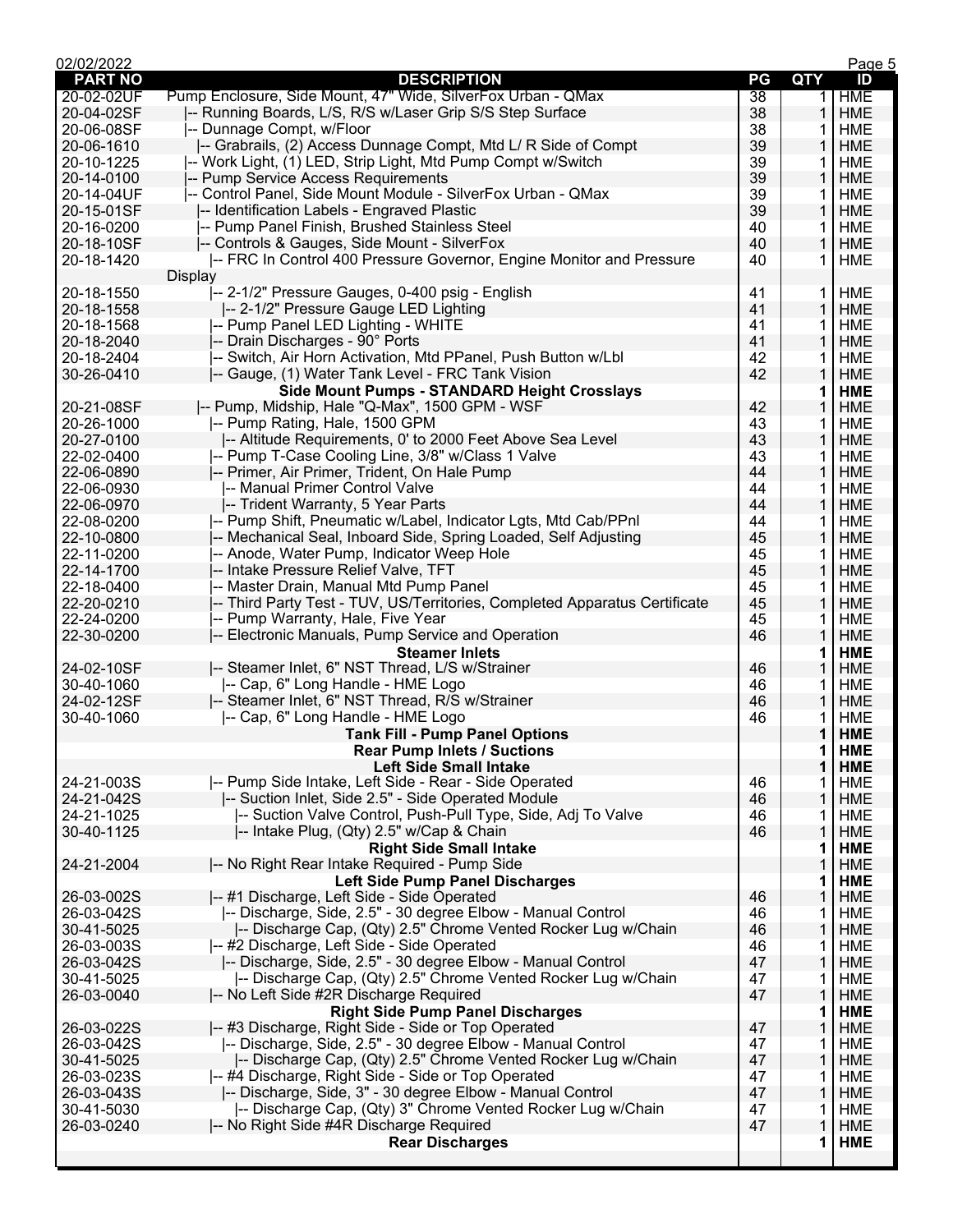| 02/02/2022               |                                                                                               |          |            | Page 6                   |
|--------------------------|-----------------------------------------------------------------------------------------------|----------|------------|--------------------------|
| <b>PART NO</b>           | <b>DESCRIPTION</b>                                                                            | PG       | <b>QTY</b> | ID                       |
| 26-06-04WF               | -- Discharge, 2.5" R/S Rear w/1/4Trn, SwngOut VIv & 30Deg Elbw                                | 47       | 1          | <b>HME</b>               |
| 26-06-0620               | -- Discharge, 2.5" L/S Rear w/1/4Trn, SwngOut VIv & 30Deg Elbw                                | 47       | 1          | <b>HME</b>               |
| 30-24-0400               | -- Water Tank Sleeve, (1) 4" Rear Intake/Discharge                                            | 48       | 1          | <b>HME</b>               |
| 30-41-5025               | -- Discharge Cap, (Qty) 2.5" Chrome Vented Rocker Lug w/Chain                                 | 48       | 1          | <b>HME</b>               |
| 30-24-0400               | -- Water Tank Sleeve, (1) 4" Rear Intake/Discharge                                            | 48       | 1          | <b>HME</b>               |
| 30-41-5025               | -- Discharge Cap, (Qty) 2.5" Chrome Vented Rocker Lug w/Chain                                 | 48       | 1          | <b>HME</b>               |
|                          | <b>Deluge (Deck Gun) Piping</b>                                                               |          | 1          | <b>HME</b>               |
| 28-02-04SF               | -- Piping, 3" Deluge Riser, AbvPmp w/ 3" 1/4Trn & S/S Pipe                                    | 48       | 1          | <b>HME</b>               |
| 26-12-0400               | -- Drain Valve - Manual - Manual 1/4 Turn                                                     | 48       | 1          | <b>HME</b>               |
| 28-02-0610               | -- Telescoping Waterway, TFT 18" "Extend-A-Gun" #XG18VL-PL                                    | 48       | 1          | <b>HME</b>               |
| 28-02-0800               | -- Deck Gun Cntrl, 3" Manual Slow Close                                                       | 48       | 1          | <b>HME</b>               |
|                          | <b>Crosslay Assemblies</b>                                                                    |          | 1          | <b>HME</b>               |
| 28-11-112S               | -- Crosslay, (2) Beds, 1.5" NST Dbl Stk / 1.5" NST Dbl Stk - SilverFox                        | 48       | 1          | <b>HME</b>               |
| 28-11-511S               | -- #1 Crosslay, Dbl Stk 1-1/2" NST w/2" Piping and Valve                                      | 49       | 1          | <b>HME</b>               |
| 26-12-0400               | -- Drain Valve - Manual - Manual 1/4 Turn                                                     | 49       | 1          | <b>HME</b>               |
| 28-11-611S               | -- #2 Crosslay, Dbl Stk, 1-1/2" NST w/2" Piping and Valve                                     | 49       | 1          | <b>HME</b>               |
| 26-12-0400               | -- Drain Valve - Manual - Manual 1/4 Turn<br>-- Crosslay Hose Guides                          | 49       | 1          | <b>HME</b>               |
| 28-11-7810               |                                                                                               | 49       | 1          | <b>HME</b>               |
| 28-12-22SF               | -- Cover, Crosslay, Vinyl w/End Flaps                                                         | 49       | 1          | <b>HME</b>               |
| 28-14-0400               | -- Cover Color, Crosslay, Vinyl, Midnight Black                                               | 49       | 1          | <b>HME</b>               |
| 30-00-0300               | <b>Ball Valves</b><br>-- Ball Valves, Elkhart, Brass                                          | 50       | 1<br>1     | <b>HME</b><br><b>HME</b> |
|                          |                                                                                               |          |            |                          |
| 30-20-0200               | Tank Plumbing and Indicators / Gauges<br> -- Piping, Tank To Pump, 3" w/̄3" Ball Vlv          | 50       | 1<br>1     | <b>HME</b><br><b>HME</b> |
| 30-22-0200               | -- Tank Refill, 1.5" Line w/ 1/4 Trn Bll VIv                                                  | 50       | 1          | <b>HME</b>               |
|                          |                                                                                               |          | 1          | <b>HME</b>               |
| 20-32-47SF               | <b>Foam Systems</b><br>Foam System, Hale "FoamLogix" 2.1A                                     | 50       | 1          | <b>HME</b>               |
| 20-32-5052               | -- Class 'A' Foam Operation Only                                                              | 52       | 1          | <b>HME</b>               |
| 20-32-70SF               | -- Foam Tank Refill System, HME Ahrens-Fox System                                             | 52       | 1          | <b>HME</b>               |
| 20-34-0405               | -- Foam Outlets, (2) 1-1/2" Crosslays                                                         | 53       | 1          | <b>HME</b>               |
| 20-34-0525               | -- Foam Outlet, Jumpline                                                                      | 53       | 1          | <b>HME</b>               |
| 20-36-0600               | -- Controls, Foam System, Hale (FoamLogix Controller) - Pump Operators Panel                  | 53       | 1          | <b>HME</b>               |
| 22-02-0800               | Heat Exchanger Line, Gated, Custom                                                            | 54       | 1          | <b>HME</b>               |
|                          | <b>Discharge Special Thread Adapters</b>                                                      |          | 1          | <b>HME</b>               |
|                          | == WSF Body - Custom 1871W - 6.001 ==                                                         | 54       | 1          | <b>HME</b>               |
| 08-22-2001               | Apparatus Body Designation, Model Ahrens-Fox                                                  |          | 1          | <b>HME</b>               |
|                          | <b>Water / Foam Tanks and Equipment</b>                                                       |          | 1          | <b>HME</b>               |
| 30-02-03WF               | Water Tank Cnstrctn, Poly w/Tnk Lid, FillTwr, Ovrflw                                          | 54       | 1          | HME                      |
| 30-14-30SI               | -- Foam Tank, (1) 30 Glns, Cls A, Poly, Internal                                              | 54       | 1          | <b>HME</b>               |
| 30-18-02WF               | -- Tank Mounting, Cradle Mtd, 8" x 8" x 4" x .250"                                            | 55       | 1          | <b>HME</b>               |
| 30-18-0600               | -- Tank Cradle - Painted to Match Axles Color                                                 | 55       | 1.         | <b>HME</b>               |
| 30-24-04SF               | -- Water Tank Sleeve, (1) 4" Rear Discharge                                                   | 55       | 1          | <b>HME</b>               |
|                          | APPARATUS BODY DESIGN AND CONSTRUCTION                                                        |          | 1          | <b>HME</b>               |
| 32-02-02WF               | Body Design and Construction, Pumper, Stainless Steel                                         | 55       | 1          | <b>HME</b>               |
| 32-02-9000               | -- Compartment Interior Finish                                                                | 57       | 1          | <b>HME</b>               |
| 32-05-0100               | -- Brushed Stainless Compartment Roof - Not a Stepping Surface                                | 57       | 1          | <b>HME</b>               |
| 46-18-10WF               | -- Rear Tailboard, 12", LaserGrip Stainless Steel                                             | 57       | 1          | <b>HME</b>               |
| 46-18-1400               | -- Rear Tailboard - Bright Finish                                                             | 57       | 1          | <b>HME</b>               |
|                          | <b>EXTERIOR COMPARTMENTATION AND EQUIPMENT</b>                                                |          | 1          | <b>HME</b>               |
| 40-01-21SF               | Frame Extension, Rear - SilverFox / WSF                                                       | 57       | 1          | <b>HME</b>               |
| 40-01-2200               | -- Rear Frame Extension - Painted to Match Frame Color                                        | 57       | 1          | <b>HME</b>               |
| 40-02-02WF               | Ext Compartment Design and Construction, Modular, Bolted                                      | 57       | 1          | <b>HME</b>               |
| 40-02-0204               | -- Compartment Ventilation w/Filtration                                                       | 58       | 1          | <b>HME</b>               |
| 46-28-0710               | -- No Exhaust Tailpipe Heatshield Required                                                    |          | 1          | <b>HME</b>               |
| 40-10-18WF               | 22WF) 82"/82", FH/RD Ext Cmpts w/BmLdr, RectTnk, 1020 Gls, 63" HB                             |          | 1          | <b>HME</b>               |
| 30-06-04WF               | -- Water Tank Capacity, Rect, 1020 US Gallons - TT Beam - 22 63" HB                           | 58       | 1          | <b>HME</b>               |
| 30-02-1000               | -- Tank Fill Tower, 10" x 14", w/4" Vent                                                      | 58       | 1          | <b>HME</b>               |
| 30-12-2000               | -- Cubic Ft, Body 235, 164" OAL                                                               | 58       | 1          | <b>HME</b>               |
|                          | <b>HOSEBED</b>                                                                                |          | 1          | <b>HME</b>               |
| 34-02-0020               | -- Hosebed, Double High Side Pumper Body - Ladders Thru & Beam                                | 58       | 1          | <b>HME</b>               |
| 34-03-03WG               | -- Hosebed, 20.5" Walls, Double High Side                                                     | 58       | 1          | <b>HME</b>               |
|                          | <b>Hard Suction Tray - 10 Foot</b>                                                            |          | 1          | <b>HME</b>               |
| 46-29-01WF               | -- Tray, (1) 10' Suction, L/S, Abv Cmpts - High Side                                          | 59       | 1          | <b>HME</b>               |
| 46-29-9102<br>46-29-11WF | -- Hard Suction Storage - Gray Finish<br>-- Tray, (1) 10' Suction, R/S, Abv Cmpts - High Side | 59<br>59 | 1<br>1     | <b>HME</b><br><b>HME</b> |
|                          |                                                                                               |          |            |                          |
|                          |                                                                                               |          |            |                          |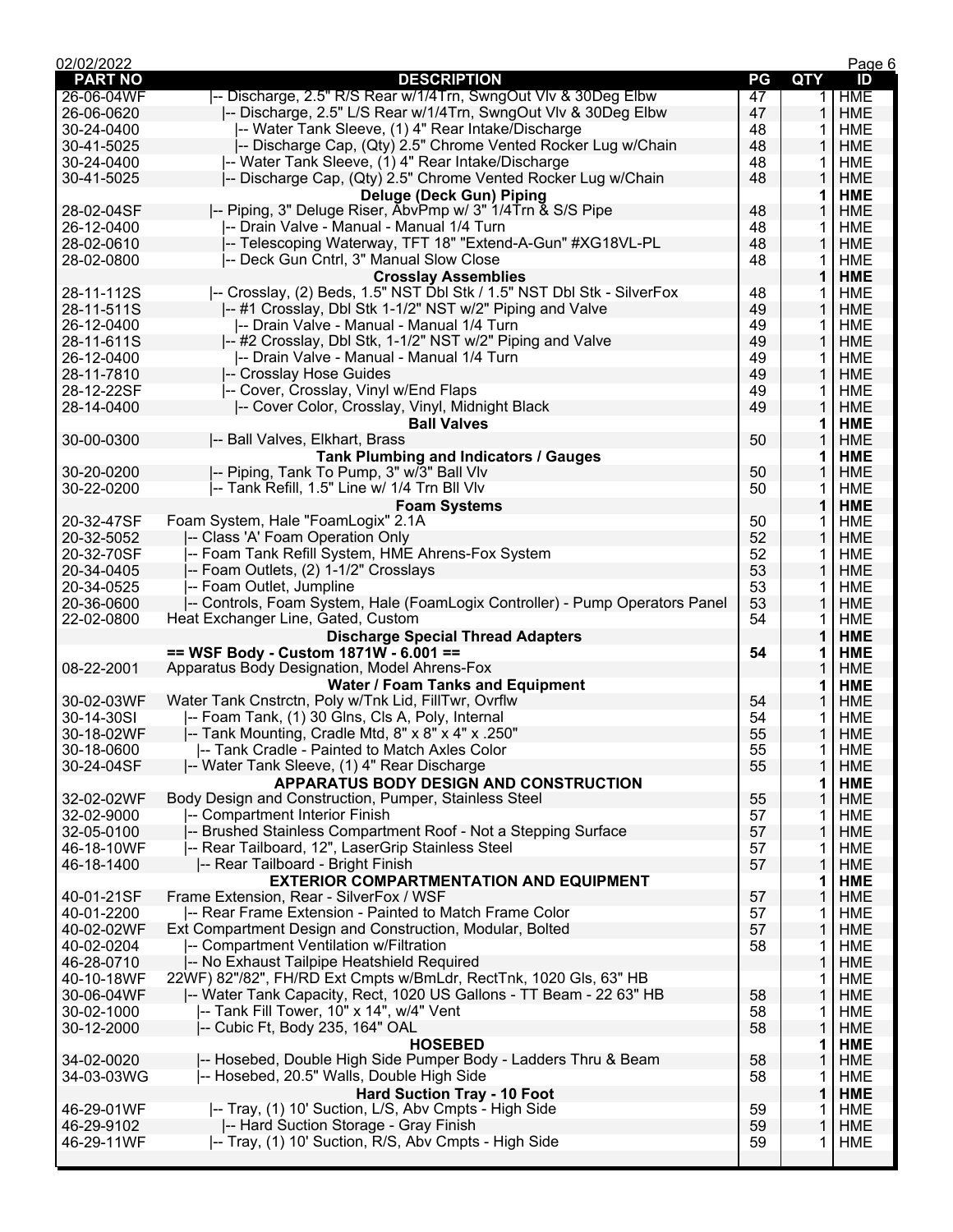| 02/02/2022     |                                                                            |    |                | Page 7     |
|----------------|----------------------------------------------------------------------------|----|----------------|------------|
| <b>PART NO</b> | <b>DESCRIPTION</b>                                                         | PG | <b>QTY</b>     | ID         |
| 46-29-9102     | -- Hard Suction Storage - Gray Finish                                      | 59 | 1.             | <b>HME</b> |
| 34-04-0600     | -- Dividers, (Qty) Hosebed, Adjustable, Smth Alum w/Radius Crnr            | 59 | $\overline{2}$ | <b>HME</b> |
| 34-06-04SF     | -- Hosebed Cover, Black                                                    | 59 | 1              | <b>HME</b> |
|                | LEFT SIDE EXTERIOR COMPARTMENT DIMENSIONS                                  |    | 1              | <b>HME</b> |
| 40-12-1000     | -- 82"/82", Ext Compts, L/S, 56"/52"/51" W x 24" D, FH/FD                  | 59 | 1              | <b>HME</b> |
| 40-14-9004     | -- Roll Up Doors, ROM                                                      | 60 | 1              | <b>HME</b> |
| 40-15-016W     | -- Roll Up Doors, L/S, Satin Anodized Finish - Lg Bdy - LSL                | 60 | 1              | <b>HME</b> |
| 40-16-0400     | -- Door Latches, L/S, Non-Locking Lift Bar w/Door Ajar Switch              | 60 | 1              | <b>HME</b> |
|                | <b>FENDER CONFIGURATIONS</b>                                               |    | 1              | <b>HME</b> |
| 41-00-04WF     | -- Wheel Area, Single Axle - 7 SCBA Tubes - Fuel Door                      | 61 | 1              | <b>HME</b> |
| 46-02-02WF     | -- Fuel Fill, L/S Rr Fndr w/Door, Label, Vent Line                         | 61 | 1              | <b>HME</b> |
| 46-02-0500     | -- Fuel Fill Door - Bright Finish                                          | 61 | 1              | <b>HME</b> |
| 46-06-0402     | -- Fenderettes and Wheel Well Liners - Stainless                           | 61 | 1              | <b>HME</b> |
| 46-06-0408     | -- Fenderettes and Wheelwell Liners - Bright Finish                        | 61 | 1              | <b>HME</b> |
| 46-08-0200     | -- Mud Flaps, Rear                                                         | 61 |                | <b>HME</b> |
|                |                                                                            |    | 1              |            |
| 46-28-04WF     | -- SCBA Tubes, (7) Rear Wheelwell, (3) L/S - (4) R/S, Sngl Axle            | 61 | 1              | <b>HME</b> |
| 46-28-0660     | -- SCBA Tube Doors - Bright Finish                                         | 61 | 1              | <b>HME</b> |
| 46-28-0680     | -- SCBA Bottle Retention Strap(s)                                          | 61 | 1              | <b>HME</b> |
|                | <b>RIGHT SIDE EXTERIOR COMPARTMENT DIMENSIONS</b>                          |    | 1              | <b>HME</b> |
| 42-02-1800     | I-- 82"/82", Ext Compts, R/S, 56"/52"/51" W x 12"/24" D, FH/RD             | 61 | 1              | <b>HME</b> |
| 42-07-016W     | -- Roll Up Doors, R/S, Satin Anodized Finish - Lg Bdy - LSL                | 62 | 1              | <b>HME</b> |
| 42-08-0400     | -- Door Latches, R/S, Non-Locking Lift Bar w/Door Ajar Switch              | 62 | 1              | <b>HME</b> |
|                | <b>EXTERIOR BODY COMPONENTS</b>                                            |    | 1              | <b>HME</b> |
| 46-05-064W     | -- Rubrail, Body, LED Strip, Armor Guard, Warning/Ground - Long Body - 14' | 62 | 1              | <b>HME</b> |
|                | Rescue                                                                     |    |                |            |
| 46-05-0700     | -- Rubrail, Body - Bright Finish                                           | 62 | 1              | <b>HME</b> |
| 46-06-046S     | -- Painted Apparatus Body                                                  | 62 | 1              | <b>HME</b> |
| 46-06-0602     | -- Painted Apparatus Body, Wheel Well Fender Panels                        | 62 | 1              | <b>HME</b> |
| 46-06-0610     | -- Painted Hosebed / Coffin Cmpt Exterior Side Walls                       | 62 | 1              | <b>HME</b> |
| 46-06-0612     | -- Painted Hosebed / Coffin Cmpt Exterior Front Wall                       | 62 | 1              | <b>HME</b> |
| 46-10-0600     | -- Lights, Compartment, LED Strip, Armor Protected - White                 | 62 | 1              | <b>HME</b> |
| 46-12-0250     | -- Lights, Rear Body, LED Strip Intermediate Step, Activate w/Parking Brk  | 62 | 1              | <b>HME</b> |
| 42-20-02WF     | -- RR2, Ladder Storage Compt, R/S, On Beam - 22WF                          | 63 | 1              | <b>HME</b> |
| 72-00-001W     | -- Thru The Tank Ladder Group - 10-Fold, 14-Roof, 24-2 Sec                 | 63 |                |            |
|                |                                                                            |    | 1              | <b>HME</b> |
| 72-04-0400     | -- Ladder, 14' Roof, Duo-Safety, Channel Rail, Aluminum                    | 63 | 1              | <b>HME</b> |
| 72-06-0400     | -- Ladder, 10' Fldng Attic, Duo-Safety, Aluminum                           | 63 | 1              | <b>HME</b> |
| 72-08-0400     | -- Ladder, 24' Two-Sect Ext, Duo-Safety, Solid Beam Aluminum               | 63 | 1              | <b>HME</b> |
| 46-15-042W     | -- Rear - Center - RR1 Full Height                                         | 63 | 1              | <b>HME</b> |
| 42-12-04WF     | -- RR1, Ext Compt, Rear, 62" H x 48" W x 22" D, Full Height                | 63 | 1              | <b>HME</b> |
| 42-23-02WF     | -- Roll Up Door, Rear, Satin Anodized Finish, Full Height                  | 63 | 1              | <b>HME</b> |
| 42-26-0200     | -- Door Latch, Rear, Non-Locking Lift Bar w/Door Ajar Switch               | 63 | 1.             | <b>HME</b> |
| 84-04-5050     | -- Chevron, Diamond Grade, Rear Body NFPA, 6" - Pumper Tall Rear Door      | 63 | 1              | <b>HME</b> |
|                |                                                                            |    |                |            |
| 84-04-8020     | -- Chevron Color - Red and Florescent Green Reflective                     | 64 | 1              | <b>HME</b> |
| 46-26-01WF     | -- Handrail, Rear, 69" Horizontal Hosebed                                  | 64 | 1              | <b>HME</b> |
| 46-26-0650     | -- Handrails - Bright Finish                                               | 64 | 1              | <b>HME</b> |
| 46-26-071W     | -- Lighting, Rear Horizontal Handrails                                     | 64 | 1              | <b>HME</b> |
| 46-26-0810     | -- Lighting, White Color                                                   | 64 | 1              | <b>HME</b> |
| 46-15-051W     | -- Rear - Left Side - Egress Steps - (1) folding step, (2) fixed steps     | 64 | 1              | <b>HME</b> |
| 46-16-001W     | -- Step, Folding, (1) Mounted Left Rear Upper Position                     | 64 | 1              | <b>HME</b> |
| 46-16-0400     | -- Folding Body Steps - Bright Finish                                      | 64 | 1              | <b>HME</b> |
| 46-18-0700     | -- Standard Folding Step                                                   | 64 | 1              | <b>HME</b> |
| 46-20-0110     | -- Steps, Intermediate, (1) Lower, Left Corner, Laser Grip, 8" Deep        | 64 | 1              | <b>HME</b> |
| 46-20-0162     | -- Steps, Intermediate, (1) Mid, Right Corner, Laser Grip, 8" Deep         | 64 | 1              | <b>HME</b> |
|                |                                                                            |    |                |            |
| 46-26-011W     | -- Handrail, Rear Left Side, 24" Vertical                                  | 64 | 1              | <b>HME</b> |
| 46-26-0650     | -- Handrails - Bright Finish                                               | 64 | 1              | <b>HME</b> |
| 46-15-061W     | -- Rear - Right Side - Egress Steps - Ladder on Beam                       | 65 | 1              | <b>HME</b> |
| 46-20-0112     | -- Steps, Intermediate, (1) Lower, Right Corner, Laser Grip, 8" Deep       | 65 | 1              | <b>HME</b> |
| 46-20-0162     | -- Steps, Intermediate, (1) Mid, Right Corner, Laser Grip, 8" Deep         | 65 | 1              | <b>HME</b> |
| 46-16-0306     | -- No Additional Steps, Folding Front of Body                              | 65 | 1              | <b>HME</b> |
| 46-16-03WF     | -- Steps, (4) Four, Folding, Mounted Front of Body, Per NFPA               | 65 | 1              | <b>HME</b> |
| 46-16-0306     | -- No Additional Steps, Folding Front of Body                              | 65 | 1              | <b>HME</b> |
| 46-16-0400     | -- Folding Body Steps - Bright Finish                                      | 65 | 4              | <b>HME</b> |
| 46-18-0700     | -- Standard Folding Step                                                   | 65 | 4              | HME        |
| 58-02-01SF     | -- Floodlight, Maxxima (1) MWL-36 -2100 Lumens, Mnt Frt R/S Hsbd           | 65 | 1              | <b>HME</b> |
|                |                                                                            |    |                |            |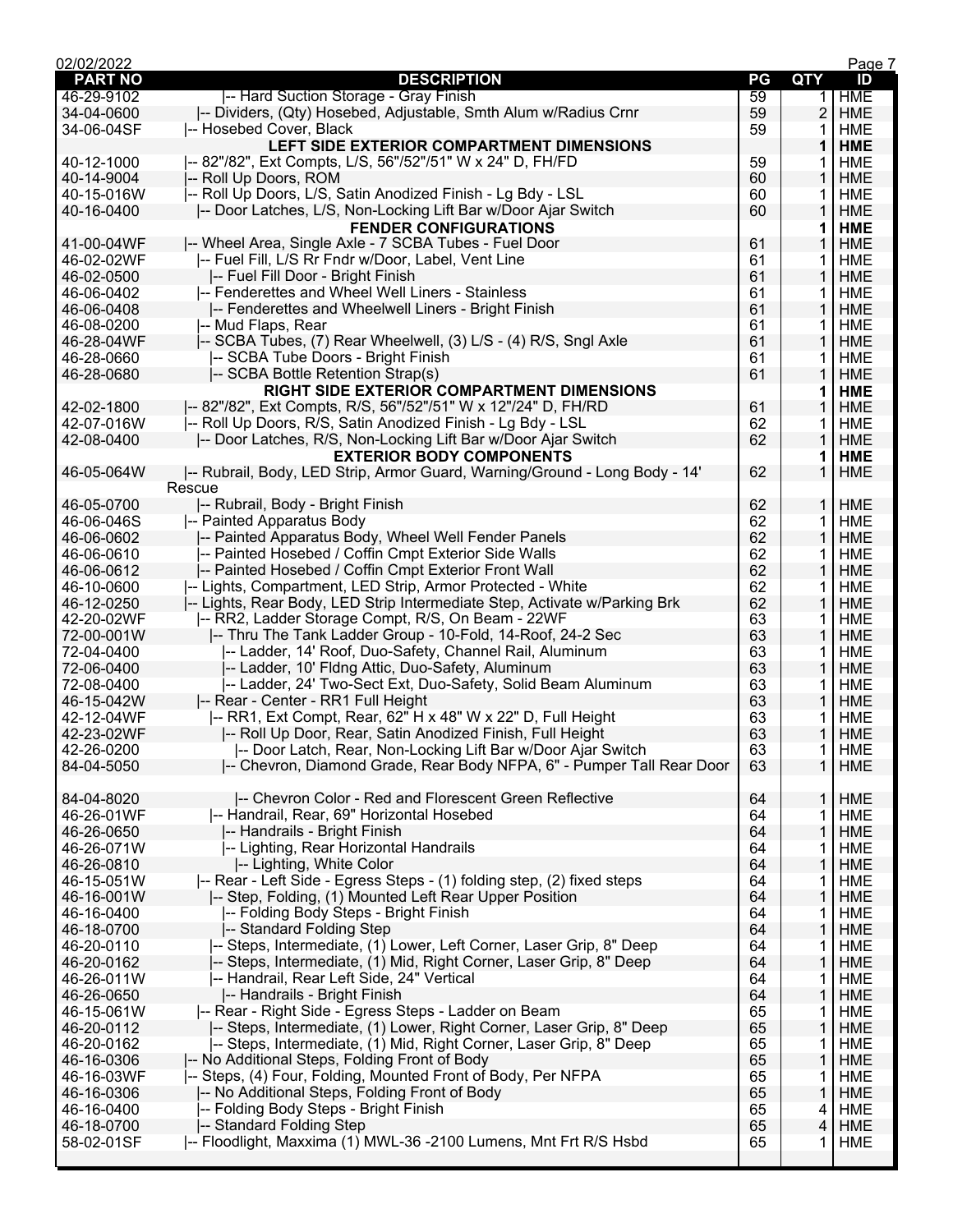| 02/02/2022     |                                                                         |    |                | Page 8     |
|----------------|-------------------------------------------------------------------------|----|----------------|------------|
| <b>PART NO</b> | <b>DESCRIPTION</b>                                                      | PG | QTY            | ID         |
|                | <b>EXTERIOR COMPARTMENT COMPONENTS</b>                                  |    | 1              | <b>HME</b> |
| 48-00-0200     | Body Interior Components - Shelves, Trays, Pullouts                     | 65 | 1              | <b>HME</b> |
|                | <b>SHELVES</b>                                                          |    | 1              | <b>HME</b> |
| 48-02-01WF     | -- Shelves Deep, (2) Adjustable - L1                                    | 65 | 1              | <b>HME</b> |
| 48-03-01WF     | -- Shelves Shallow, (3) Adjustable - one each R1, R2 and R3             | 65 | 1              | <b>HME</b> |
|                | <b>TRAYS</b>                                                            |    | 1              | <b>HME</b> |
| 48-04-16WF     | I-- Tray Package, Pullout, Floor - L1, R1, R3                           | 65 | 1              | <b>HME</b> |
|                | <b>FOXTRAX</b>                                                          |    | 1              | <b>HME</b> |
| 48-14-01WF     | -- Toolboards, FoxTrax, Mtd Rear Wall, R1, R2, R3 Compartments          | 66 |                | <b>HME</b> |
|                | <b>VERTICAL DIVIDERS AND TOOLBOARDS</b>                                 |    | 1              | <b>HME</b> |
| 48-18-02WF     | I-- Vertical Tool Board, FULL Height Pull Out - L3                      |    |                | <b>HME</b> |
|                | -- FoxTrax, {qty} Alum Tool Mounting Extrusions, Mtd Tool Brds          | 66 | 1              |            |
| 48-18-1000     |                                                                         | 66 | 2              | <b>HME</b> |
|                | <b>12 VOLT ELECTRICAL SYSTEM</b>                                        |    | 1              | <b>HME</b> |
| 50-02-0200     | Electrical System, 12V, Body, Multiplexed w/Circuit Brkr Pnl            | 66 | 1              | <b>HME</b> |
|                | <b>LIGHTING SELECTION</b>                                               |    | 1              | <b>HME</b> |
| 54-90-0910     | ICC & Ultimate Warning Light Package                                    | 66 | 1              | <b>HME</b> |
|                | <b>HEADLIGHT / TAILLIGHT / TURN / ICC LIGHTING</b>                      |    | 1              | <b>HME</b> |
| 55-01-001F     | I-- Custom Cab - Double Hi Side Body                                    |    | 1              | <b>HME</b> |
| 55-02-10WF     | -- Custom Cab - Cab - LED - ICC Lighting - Whelen OS Series             | 66 | 1              | <b>HME</b> |
| 55-02-1120     | -- Custom Cab - Cab - LED - ICC Lighting - Bright Finish                | 67 | 1              | <b>HME</b> |
| 55-02-200F     | -- Body - LED - ICC Lighting with Body Side Clearance LED & Reflector   | 67 | 1              | <b>HME</b> |
| 55-02-2020     | -- Body - LED - ICC Lighting - Bright Finish                            | 67 | 1              | <b>HME</b> |
| 55-03-010W     | -- Headlights - LED - Daytime Running - Custom Cab - Upper Position     | 67 | 1              | <b>HME</b> |
| 55-04-0750     | -- Frt Turn Signal - TecNiq Arrow Mask - Outside Warning Lights         | 67 | 1              | <b>HME</b> |
| 55-05-012W     | -- Rear Stop/Tail/Turn/Reverse with NFPA Lower Zone C Warning - Techniq | 67 | 1              | <b>HME</b> |
|                | <b>ICC Lights</b>                                                       |    |                |            |
| 55-05-0127     | -- Rear Stop/Tail/Turn/Reverse with NFPA Lower Zone C Warning - Bright  | 68 | 1              | <b>HME</b> |
|                | Finish                                                                  |    |                |            |
|                |                                                                         |    |                |            |
| 55-06-0480     | -- Back Up Alarm                                                        | 68 | 1              | <b>HME</b> |
| 55-06-1000     | -- License Plate Bracket w/LED Light                                    | 68 | 1              | <b>HME</b> |
| 57-42-12WF     | -- Rear Warning - Zone C Lower, Power Rear, TecNiq - LED                | 68 | 1              | <b>HME</b> |
| 57-03-1000     | -- Lens Color - Both Red                                                | 68 | 1              | <b>HME</b> |
| 57-42-5000     | -- Rear Warning - Zone C Lower - Bright Finish                          | 68 | 1              | <b>HME</b> |
|                | <b>CHASSIS WARNING LIGHT SELECTIONS</b>                                 |    | 1              | <b>HME</b> |
| 57-01-033F     | -- Warning Light Package - LED - CUSTOM - QUADS - SilverFox & WSF       |    | 1              | <b>HME</b> |
| 57-04-3305     | -- Lightbar, Frt, Whelen - Freedom - LED - loaded                       | 68 | 1              | <b>HME</b> |
| 57-20-231S     | -- Cab, Lwr, Frt, TecNiq LED                                            | 69 | 1              | <b>HME</b> |
| 57-03-1000     | -- Lens Color - Both Red                                                | 69 | 1              | <b>HME</b> |
| 57-20-232S     | -- Cab, Lwr, Frt, Techiq LED - For Quads                                | 69 | 1              | <b>HME</b> |
| 57-03-1000     | -- Lens Color - Both Red                                                | 69 | 1              | <b>HME</b> |
| 57-30-2305     | -- Bumper Side, TecNiq - LED                                            | 69 | 1              | HME        |
| 57-03-1000     | -- Lens Color - Both Red                                                | 70 | 1              | <b>HME</b> |
| 57-30-4001     | -- Bumper Side Warning Lights - Bright Finish                           | 70 | 1              | <b>HME</b> |
| 57-34-2305     | -- Body, Side over Wheel TecNiq - LED                                   | 70 | 1              | <b>HME</b> |
|                | -- Lens Color - Both Red                                                |    |                |            |
| 57-03-1000     |                                                                         | 70 | 1              | HME        |
| 57-34-5001     | -- Body Side Warning Lights - Bright Finish                             | 70 | 1              | <b>HME</b> |
|                | <b>APPARATUS WARNING LIGHT SELECTIONS</b>                               |    | 1              | <b>HME</b> |
| 57-02-032G     | -- LED - Double Hi Side Body - Ultimate Lighting                        |    | 1              | <b>HME</b> |
| 57-34-2305     | I-- Body, Side over Wheel TecNig - LED                                  | 70 | 1              | HME        |
| 57-03-1000     | -- Lens Color - Both Red                                                | 71 | 1              | <b>HME</b> |
| 57-34-5001     | -- Body Side Warning Lights - Bright Finish                             | 71 | 1              | <b>HME</b> |
| 57-40-230W     | -- Upper Rear, AF Upper Warn Lts - Stanchions - 2 Tier LED              | 71 | 1              | <b>HME</b> |
| 57-03-1000     | -- Lens Color - Both Red                                                | 71 | 1              | <b>HME</b> |
|                | <b>SCENE LIGHTING - PUMPER</b>                                          |    | 1              | <b>HME</b> |
|                | <b>BODY REAR SCENE LIGHTING</b>                                         |    | 1              | <b>HME</b> |
| 58-09-4012     | -- Body Rear Scene Lights Required                                      | 71 | 1              | <b>HME</b> |
| 58-09-5140     | -- Scene Lights, TecNiq K90 Series LED 7" x 9"                          | 71 | 2              | HME        |
| 58-09-5810     | -- Bright Finished Bezels                                               | 71 | $\overline{c}$ | <b>HME</b> |
| 58-09-6020     | -- Rear Scene Light Switch w/Pkg Brk Over-Ride                          | 71 | 1              | <b>HME</b> |
| 58-09-7002     | -- Driver's Scene Light Switch                                          | 71 | 1              | <b>HME</b> |
| 58-14-011W     | -- FRC - RF Corner - High Side                                          | 72 | 1              | HME        |
|                | -- FRC, Spectra, Ultrabright LED, 20,000 Lumens, 12VDC                  | 72 |                | <b>HME</b> |
| 58-15-09WF     |                                                                         |    | 1              |            |
| 58-15-8004     | -- Lamphead ON / OFF Switch                                             | 72 | 1              | HME        |
| 58-15-8010     | -- FRC, Bottom Raise Pole - 530                                         | 72 | 1              | HME        |
| 58-14-01WF     | -- FRC - LF Corner - High Side                                          | 72 | 1              | HME        |
|                |                                                                         |    |                |            |